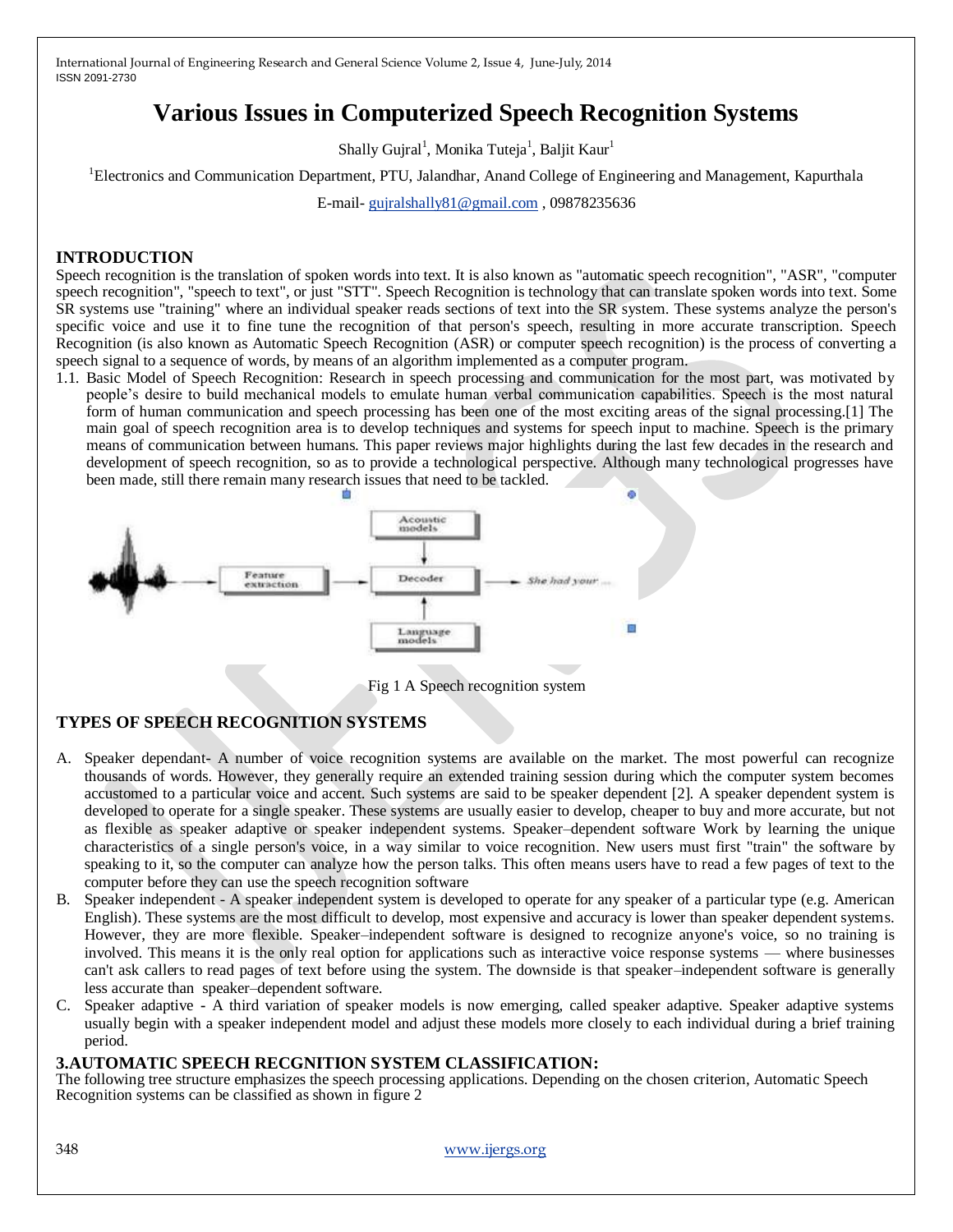

Fig. 2 Speech Processing Classification

**4. RELEVENT ISSUES OF ASR DESIGN:** Main issues on which recognition accuracy depends have been presented in the

table 1.

| Table 1: Relevant issues of ASR design |                                             |  |
|----------------------------------------|---------------------------------------------|--|
| Environment                            | Type of noise; Signal/noise                 |  |
|                                        | ratio; working conditions                   |  |
| Transducer                             | Microphone; telephone                       |  |
| Channel                                | Band amplitude; distortion;                 |  |
|                                        | echo                                        |  |
| <b>Speakers</b>                        | Speakerdependence/independe                 |  |
|                                        | nce Sex, Age; physical and                  |  |
|                                        | psychical state                             |  |
|                                        |                                             |  |
| Speech styles                          | Voice tone (quiet, normal,                  |  |
|                                        | shouted); (isolated words or                |  |
|                                        | continuous speech read or                   |  |
|                                        | spontaneous speech) Speed                   |  |
|                                        |                                             |  |
|                                        |                                             |  |
| Vocabular                              | Characteristics of available training data; |  |
|                                        | specific or generic vocabulary;             |  |
|                                        |                                             |  |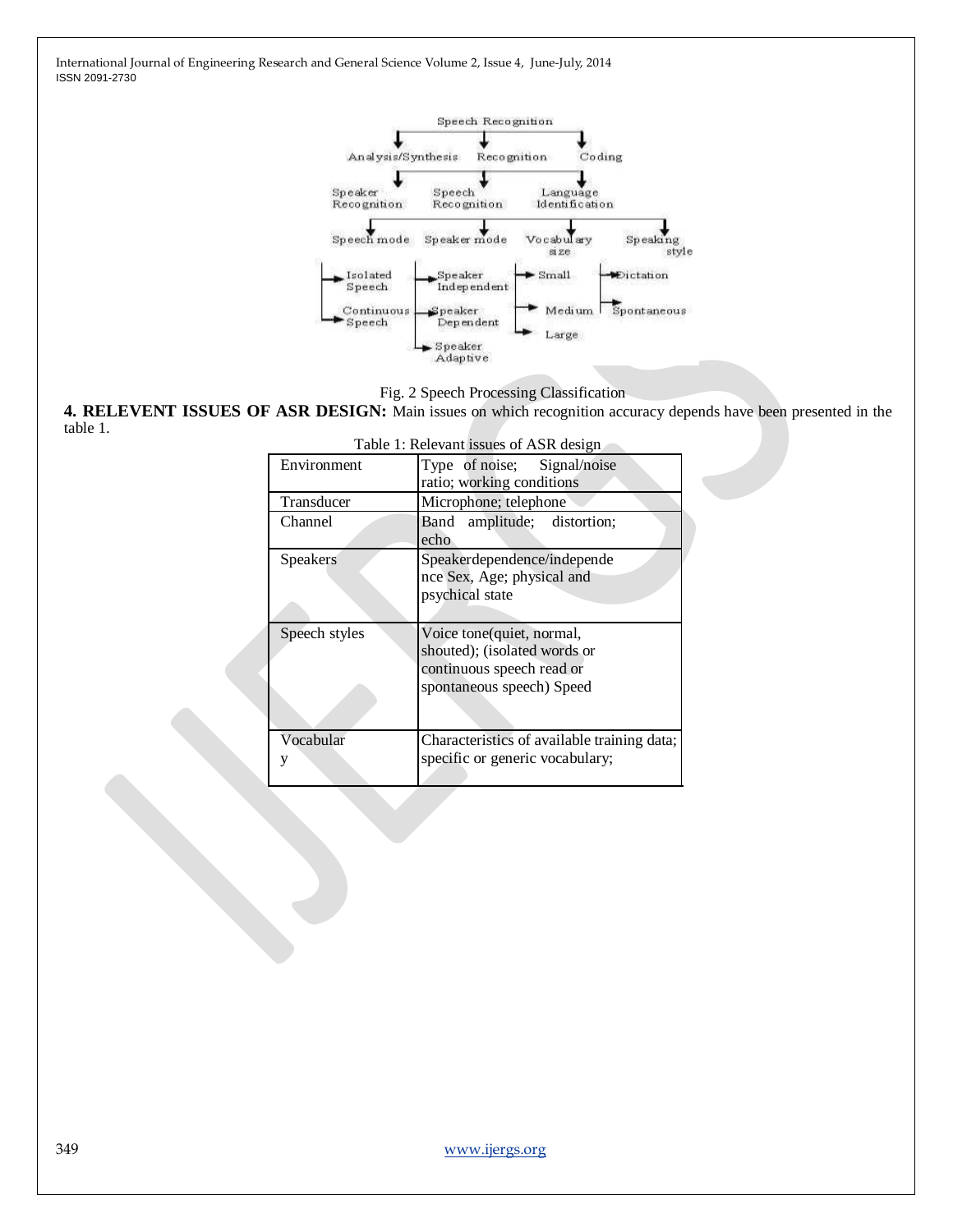| Techniques     | Representation      | Recognition                       |
|----------------|---------------------|-----------------------------------|
|                |                     | Function                          |
|                |                     |                                   |
| Acoustic       | Spectral            | lexical<br>analysis Probabilistic |
| Phonetic       | with                | feature access                    |
| Approach       | detection           | procedure                         |
|                | Phonemes/           |                                   |
|                | segmentation and    |                                   |
|                | labelling           |                                   |
| Pattern        | Speech,             | samples, Correlation<br>distance  |
| Recognition    | pixels and curves   | Measure                           |
| approach       | Set of              | sequence Dynamic warping          |
| Template       | of                  | spectral Optimal algorithm        |
| <b>DTW</b>     | vectors             | Set of Clustering function        |
| VQ             | spectral<br>vectors |                                   |
|                | Features            |                                   |
| Neural         | Speech              | features/Network function         |
| <b>Network</b> | perceptrons/        |                                   |
|                | Rules/              |                                   |
|                | Units/Procedures    |                                   |
| Support        | Kernel              | based Maximal<br>margin           |
| Vector         | features            | hyperplane, Radial                |
| Machine        |                     | basis                             |
| Artificial     | Knowledge           |                                   |
| intelligence   | based               |                                   |
| approach       |                     |                                   |

Table 2 Speech Recognition Techniques

**5. APPROACHES TO SPEECH RECOGNITION:** Basically there exist three approaches to speech recognition [3]. They are: Acoustic Phonetic Approach B. Pattern Recognition Approach C. Artificial Intelligence Approach .

#### A. ACOUSTIC PHONETIC APPROACH:

The earliest approaches to speech recognition were based on finding speech sounds and providing appropriate labels to these sounds. This is the basis of the acoustic phonetic approach, which postulates that there exist finite, distinctive phonetic units (phonemes) in spoken language and that these units are broadly characterized by a set of acoustics properties that are manifested in the speech signal over time. Even though, the acoustic properties of phonetic units are highly variable, both with speakers and with neighbouring sounds, it is assumed in the acoustic-phonetic approach that the rules governing the variability are straightforward and can be readily learned by a machine. The first step in the acoustic phonetic approach is a spectral analysis of the speech combined with a feature detection that converts the spectral measurements to a set of features that describe the broad acoustic properties of the different phonetic units[4]. The next step is a segmentation and labelling phase in which the speech signal is segmented into stable acoustic regions, followed by attaching one or more phonetic labels to each segmented region, resulting in a phoneme lattice characterization of the speech. The last step in this approach attempts to determine a valid word (or string of words) from the phonetic label sequences produced by the segmentation to labelling. In the validation process, linguistic constraints on the task (i.e., the vocabulary, the syntax, and other semantic rules) are invoked in order to access the lexicon for word decoding based on the phoneme lattice. The acoustic phonetic approach has not been widely used in most commercial applications [5].The following table 2 broadly gives the different speech recognition techniques.

#### B. PATTERN RECOGNITION APPROACH**:**

The pattern-matching approach (Itakura 1975; Rabiner 1989; Rabiner and Juang 1993) involves two essential steps namely, pattern training and pattern comparison. The essential feature of this approach is that it uses a well formulated mathematical framework and establishes consistent speech pattern representations, for reliable pattern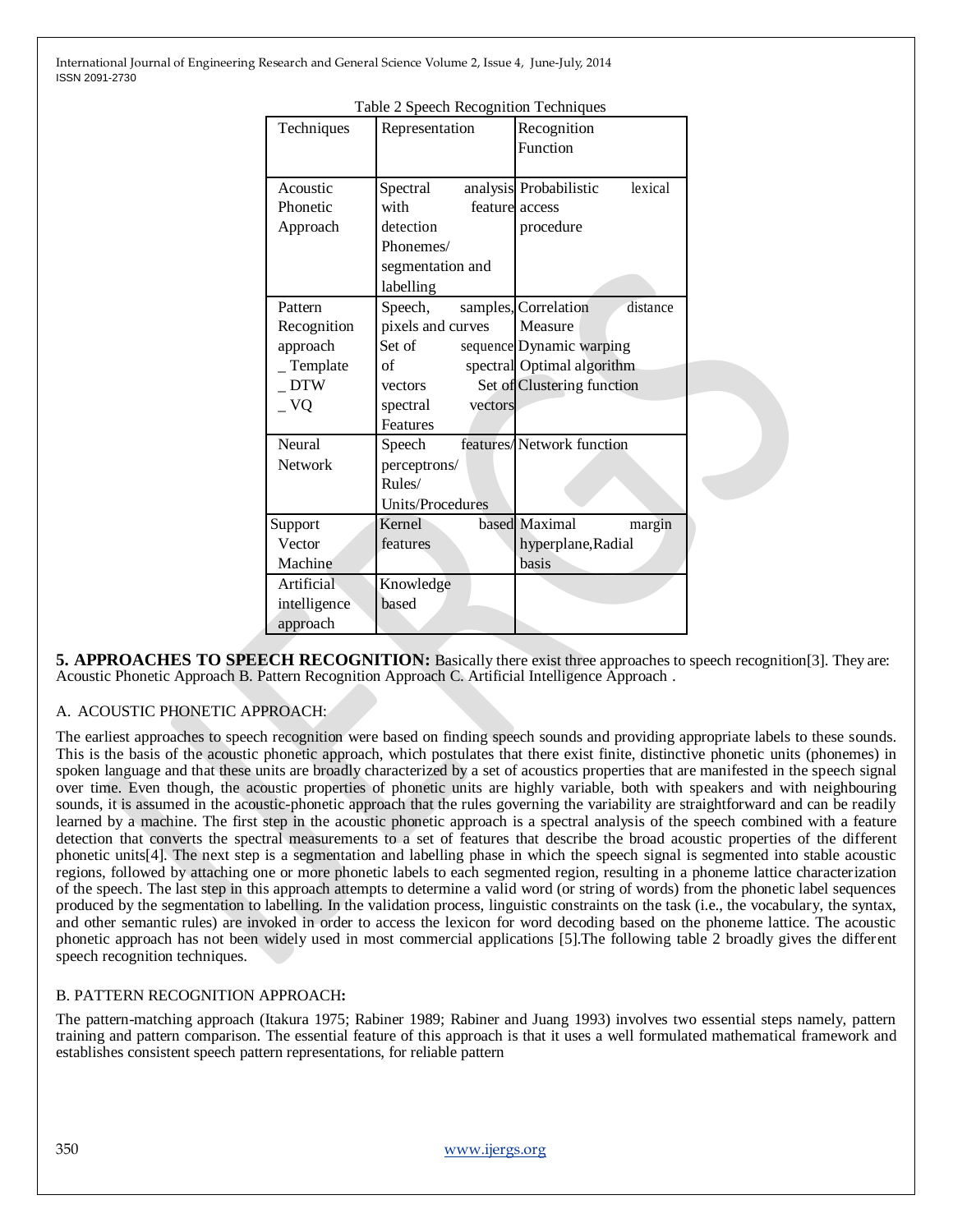comparison, from a set of labeled training samples via a formal training algorithm. A speech pattern representation can be in the form of a speech template or a statistical model (e.g., a HIDDEN MARKOV MODEL or HMM) and can be applied to a sound (smaller than a word), a word, or a phrase. In the pattern-comparison stage of the approach, a direct comparison is made between the unknown speeches (the speech to be recognized) with each possible pattern learned in the training stage in order to determine the identity of the unknown according to the goodness of match of the patterns. The pattern-matching approach has become the predominant method for speech recognition in the last six decades [6]. In this, there exists four methods discussed below:

#### 1. Template Based Approach:

Template based approach to speech recognition have provided a family of techniques that have advanced the field considerably during the last decades. A collection of prototypical speech patterns are stored as reference patterns representing the dictionary of candidate's words. Recognition is then carried out by matching an unknown spoken utterance with each of these references templates and selecting the category of the best matching pattern. Each word must have its own full reference template; template preparation and matching become prohibitively expensive or impractical as vocabulary size increases beyond a few hundred words. One key idea in template method is to derive typical sequences of speech frames for a pattern (a word) via some averaging procedure, and to rely on the use of local spectral distance measures to compare patterns. Another key idea is to use some form of dynamic programming to temporarily align patterns to account for differences in speaking rates across talkers as well as across repetitions of the word by the same talker.

#### 2. Stochastic Approach*:*

Stochastic modelling [7] entails the use of probabilistic models to deal with uncertain or incomplete information. In speech recognition, uncertainty and incompleteness arise from many sources; for example, confusable sounds, speaker variability s, contextual effects, and homophones words. Thus, stochastic models are particularly suitable approach to speech recognition. The most popular stochastic approach today is hidden Markov modeling. A hidden Markov model is characterized by a finite state markov model and a set of output distributions. The transition parameters in the Markov chain models, temporal variabilities, while the parameters in the output distribution model, spectral variabilities. These two types of variabilites are the essence of speech recognition.

## 3. Dynamic Time Warping (DTW):

Dynamic time warping is an algorithm for measuring similarity between two sequences which may vary in time or speed. For instance, similarities in walking patterns would be detected, even if in one video, the person was walking slowly and if in another, he or she were walking more quickly, or even if there were accelerations and decelerations during the course of one observation. DTW has been applied to video, audio, and graphics indeed, any data which can be turned into a linear representation can be analyzed with DTW. A well known application has been automatic speech recognition, to cope with different speaking speeds. In general, DTW is a method that allows a computer to find an optimal match between two given sequences (e.g. time series) with certain restrictions. The sequences are "warped" non-linearly in the time dimension to determine a measure of their similarity independent of certain nonlinear variations in the time dimension. This sequence alignment method is often used in the context of hidden Markov models.

# 4. Vector Quantization (VQ):

Vector Quantization (VQ) [8] is often applied to ASR. It is useful for speech coders, i.e., efficient data reduction. Since transmission rate is not a major issue for ASR, the utility of VQ here lies in the efficiency of using compact codebooks for reference models and codebook searcher in place of more costly evaluation methods. The test speech is evaluated by all codebooks and ASR chooses the word whose codebook yields the lowest distance measure. In basic VQ, codebooks have no explicit time information, since codebook entries are not ordered and can come from any part of the training words. However, some indirect durational cues are preserved because the codebook entries are chosen to minimize average distance across all training frames, and frames, corresponding to longer acoustic segments (e.g., vowels) are more frequent in the training data. Such segments are thus more likely to specify code words than less frequent consonant frames, especially with small codebooks. Code words nonetheless exist for constant frames because such frames would otherwise contribute large frame distances to the codebook. Often a few code words suffice to represent many frames during relatively steady sections of vowels, thus allowing more codeword to represent short, dynamic portions of the words. This relative emphasis that VQ puts on speech transients can be an advantage over other ASR comparison methods for vocabularies of similar words.

# C. Artificial Intelligence Approach (Knowledge Based Approach):

The Artificial Intelligence approach [9] is a hybrid of the acoustic phonetic approach and pattern recognition approach. In this, it exploits the ideas and concepts of Acoustic phonetic and pattern recognition methods. Knowledge based approach uses the information regarding linguistic, phonetic and spectrogram. Some speech researchers developed recognition system that used acoustic phonetic knowledge to develop classification rules for speech sounds. While provided little insight about human speech processing, thereby making error analysis and knowledge-based system enhancement difficult. On the other hand, a large body of linguistic and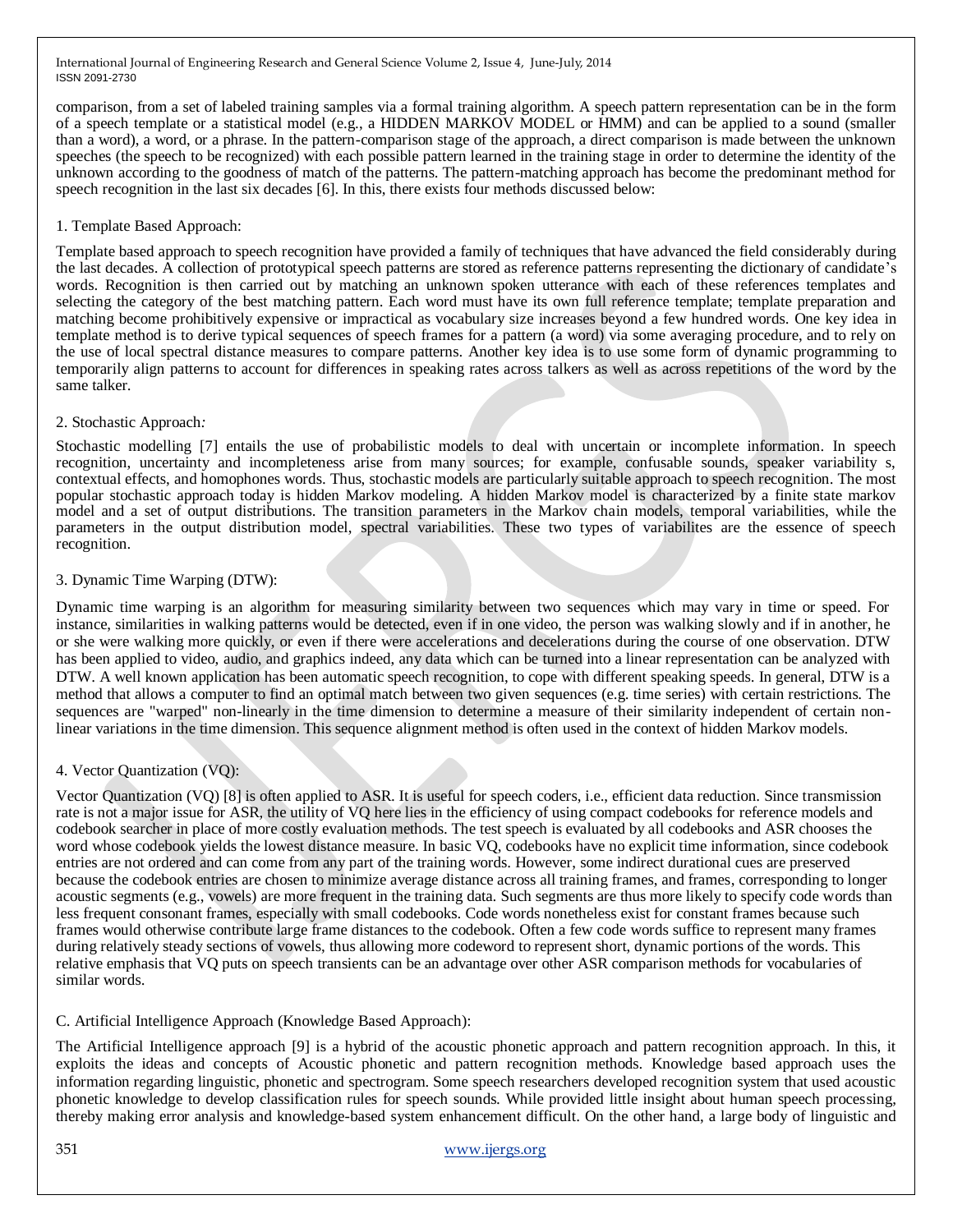phonetic literature provided insights and understanding to human speech processing. In its pure form, knowledge engineering design involves the direct and explicit incorporation of expert's speech knowledge into a recognition system. This knowledge is usually derived from careful study of spectrograms and is incorporated using rules or procedures. Pure knowledge engineering was also motivated by the interest and research in expert systems. However, this approach had only limited success, largely due to the difficulty in quantifying expert knowledge. Another difficult problem is the integration of many levels of human knowledge phonetics, phonotactics, lexical access, syntax, semantics and pragmatics. Alternatively, combining independent and asynchronous knowledge sources optimally remains an unsolved problem. In more indirect forms, knowledge has also been used to guide the design of the models and algorithms of other techniques such as template matching and stochastic modelling. This form of knowledge application makes an important distinction between knowledge and algorithms. Algorithms enable us to solve problems. Knowledge enables the algorithms to work better. This form of knowledge based system enhancement has contributed considerably to the design of all successful strategies reported. It plays an important role in the selection of a suitable input representation, the definition of units of speech, or the design of the recognition algorithm itself.

#### D. Connectionist Approaches (Artificial Neural Networks):

The artificial intelligence approach [10], Lesser et al. 1975; Lippmann 1987) attempts to mechanize the recognition procedure according to the way a person applies intelligence in visualizing, analysing, and characterizing speech based on a set of measured acoustic features. Among the techniques used within this class of methods are uses of an expert system (e.g., a neural network) that integrates phonemic, lexical, syntactic, semantic, and even pragmatic knowledge for segmentation and labelling, and uses tools such as artificial NEURAL NETWORKS for learning the relationships among phonetic events. The focus in this approach has been mostly in the representation of knowledge and integration of knowledge sources. This method has not been widely used in commercial systems. Connectionist modelling of speech is the youngest development in speech recognition and still the subject of much controversy.

## E. Support Vector Machine (SVM):

One of the powerful tools for pattern recognition that uses a discriminative approach is a SVM [9]. SVMs use linear and nonlinear separating hyper-planes for data classification. However, since SVMs can only classify fixed length data vectors, this method cannot be readily applied to task involving variable length data classification. The variable length data has to be transformed to fixed length vectors before SVMs can be used. It is a generalized linear classifier with maximum-margin fitting functions. This fitting function provides regularization which helps the classifier generalized better. The classifier tends to ignore many of the features. Conventional statistical and Neural Network methods control model complexity by using a small number of features (the problem dimensionality or the number of hidden units). SVM controls the model complexity by controlling the VC dimensions of its model. This method is independent of dimensionality and can utilize spaces of very large dimensions spaces, which permits a construction of very large number of non-linear features and then performing adaptive feature selection during training.

# **6.CURRENT AND FUTURE USES OF SPEECH RECOGNITION SYSTEM:**

Currently speech recognition is used in many fields like Voice Recognition System for the Visually Impaired [10] highlights the Mg Sys Visi system that has the capability of access to World Wide Web by browsing in the Internet, checking, sending and receiving email, searching in the Internet, and listening to the content of the search only by giving a voice command to the system. In addition, the system is built with a translator that has the functionality to convert html codes to voice; voice to Braille and then to text again. This system comprises of five modules namely: Automatic Speech Recognition (ASR), Text-to-Speech (TTS), Search engine, Print (Text-Braille) and Translator (Text-to-Braille andBraille-to - Text) module, was originally designed and developed for the visually impaired learners, can be used for other users of specially needs like the elderly, and the physically impaired learners. Speech Recognition in Radiology Information System. The Radiology report is the fundamental means by which radiologists communicate with clinicians and patients. The traditional method of generating reports is time consuming and expensive. Recent advances in computer hardware and software technology have improved Speech Recognition systems used for radiology reporting**. [**6] Integration of Robust Voice Recognition and Navigation System on Mobile Robot [7] and there are many other fields in which speech recognition can be used.

# **7. CONCLUSIONS:**

This paper introduces the basics of speech recognition technology and also highlights the difference between different speech recognition systems. In this paper the most common algorithms which are used to do speech recognition are also discussed along with the current and its future use.

# **REFERENCES:**

[1] Dat Tat Tran, Fuzzy Approaches to Speech and Speaker Recognition, A thesis submitted for the degree of Doctor of Philosophy of the university of Canberra.